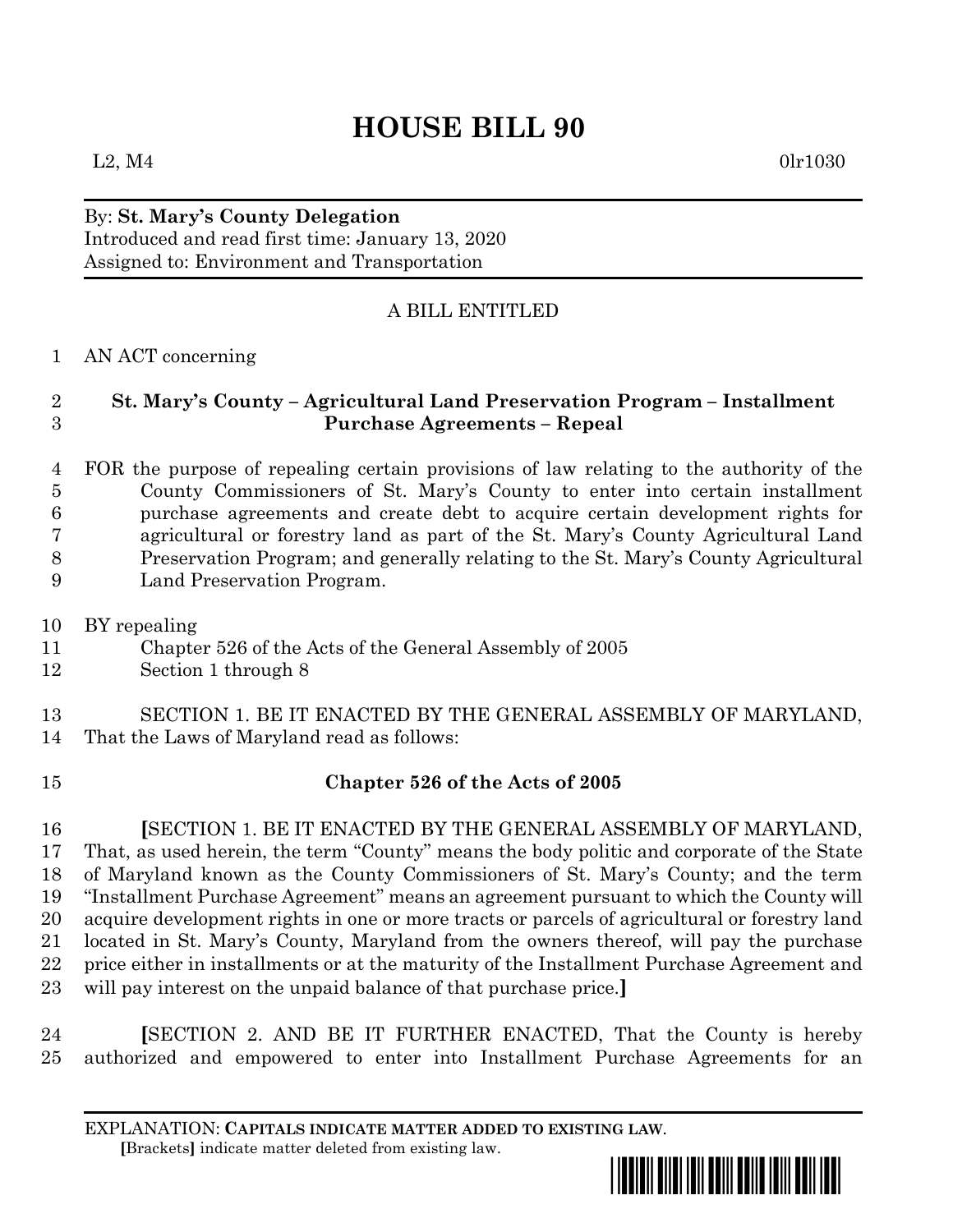#### **HOUSE BILL 90**

 aggregate purchase price of not more than \$20,000,000, plus interest thereon, to acquire development rights in tracts or parcels of agricultural and forestry land located in St. Mary's County, Maryland as part of the County's Agricultural Land Preservation Program. The County's obligation to make payments of the purchase price under each Installment Purchase Agreement and to pay interest on the unpaid balance of the purchase price under each Installment Purchase Agreement shall be a general obligation of the County and shall be made upon its full faith and credit, and shall be evidenced by the Installment Purchase Agreement.**]**

 **[**SECTION 3. AND BE IT FURTHER ENACTED, That the County shall select the tracts or parcels of agricultural or forestry land for which development rights are to be acquired and shall negotiate the purchase price for such development rights and all other terms and conditions of the Installment Purchase Agreement with the owner or owners of such property, all in accordance with the County's Agricultural Land Preservation Program as in effect from time to time.**]**

 **[**SECTION 4. AND BE IT FURTHER ENACTED, That each Installment Purchase Agreement shall be entered into in accordance with a resolution of the County, which shall provide for the acquisition of the development rights in one or more specified particular tracts or parcels of agricultural or forestry land located in St. Mary's County, Maryland which is to be the subject of the Installment Purchase Agreement. The County shall have and is hereby granted full and complete authority and discretion in the resolution to specify the tracts or parcels of agricultural or forestry land the development rights of which are to be acquired and to provide and approve the form, tenor and content of the Installment Purchase Agreement described in the resolution, including, without limitation, (a) the designation, (b) the date, (c) the purchase price thereunder (or the maximum purchase price and the method of determining the final purchase price subject to such limitation), (d) the maturity date of the Installment Purchase Agreement (not exceeding 30 years from the date of execution and delivery of the Installment Purchase Agreement) on which the final balance of the purchase price is payable, (e) whether any portion of the purchase price will be payable prior to the maturity date of the Installment Purchase Agreement, and, if so, the dates of payments of any installments of the purchase price and the amounts of such installments (or the methods or formula for determining such installment dates and amounts), (f) the interest rate per annum (or the method of determining such rate) payable on the Installment Purchase Agreement from time to time and the dates for payment of such interest, (g) the terms and conditions, if any, under which the Installment Purchase Agreement may or shall be redeemed prior to its maturity date, (h) provisions relating to the registration and transfer of the Installment Purchase Agreement, (i) the required signatures on the Installment Purchase Agreement and all related documents, (j) the appointment of a paying agent and registrar for the Installment Purchase Agreement, which may be the Director of Administration and Finance of the County, any other employee of the County, any department of the County government or any bank or trust company within or without the State of Maryland having corporate trust powers, (k) covenants relating to compliance with applicable requirements of federal income tax law, including (without limitation) covenants regarding the payment of rebate or penalties in lieu of rebate, and (l) generally all matters incident to the acquisition of the transfer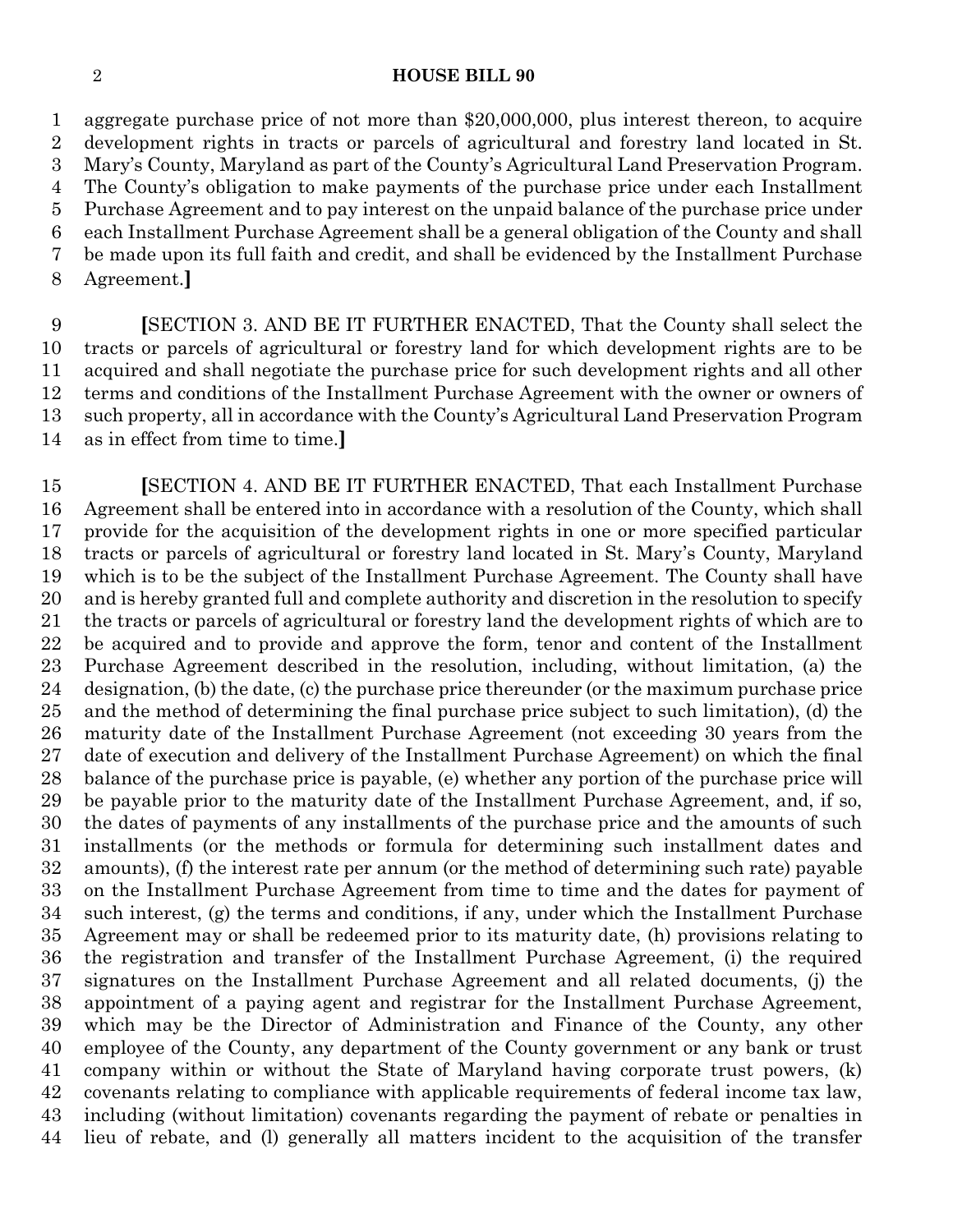development rights and the terms, conditions, execution and delivery of the Installment

Purchase Agreement.

 Each Installment Purchase Agreement may be made redeemable before maturity, at the option of the County, at such price or prices and under such terms and conditions as may be fixed by the County prior to the execution and delivery of the Installment Purchase Agreement. The Installment Purchase Agreement shall be in registered form. In case any officer whose signature appears on any bond or on any coupon attached thereto ceases to be such officer before the delivery thereof, such signature shall nevertheless be valid and sufficient for all purposes as if he or she had remained in office until such delivery. Any Installment Purchase Agreements entered into from time to time under the authority of this Act shall be specifically exempt from the provisions of Article 31, §§ 9, 10, and 11 of the Annotated Code of Maryland.**]**

 **[**SECTION 5. AND BE IT FURTHER ENACTED, That the Installment Purchase Agreements hereby authorized shall constitute, and they shall be so recite, an irrevocable pledge of the full faith and credit and unlimited taxing power of the County to the payment of the maturing purchase price under the Installment Purchase Agreements and the interest on the unpaid balance of that purchase price as and when they become payable. In each and every year until all of the purchase price payable under the Installment Purchase Agreements and the interest thereon are paid in full, the County shall levy or cause to be levied ad valorem taxes on all the assessable property within the corporate limits of the County in rate and amount sufficient, together with any recordation tax revenues designated for such payments and other available funds, to provide for or assure the payment, when due, of the purchase price of all outstanding Installment Purchase Agreements and the interest thereon maturing in each such fiscal year and, in the event the proceeds from the taxes so levied in any such fiscal year shall prove inadequate for such payment, additional taxes shall be levied in the succeeding fiscal year to make up any such deficiency. The County may apply to the payment of the purchase price of the outstanding Installment Purchase Agreements and interest payable thereon any funds received by it from the State of Maryland, the United States of America, or any agency or instrumentality thereof, or from any other source, if such funds are granted for the purpose of assisting the County in financing the acquisition of development rights in agricultural or forestry land located in St. Mary's County, Maryland and to the extent of any such funds received or receivable in any fiscal year, the taxes that are required to be levied may be reduced accordingly.**]**

 **[**SECTION 6. AND BE IT FURTHER ENACTED, That the County is authorized and empowered to purchase and set aside in a segregated fund or account U.S. Treasury STRIPs or other obligations allowed under Article 95, §§ 22, 22F, and 22G of the Annotated Code of Maryland (or any successor provision of law) and the County's guidelines, as in effect from time to time. It is intended that investments in that segregated fund or account will be applied to the payment of the balance of the purchase price of the Installment Purchase Agreements on their respective maturity dates; but the investments shall not be pledged to the payment of the purchase price of any of the Installment Purchase Agreements or the interest thereon, and no person other than the County shall have any interest therein.**]**